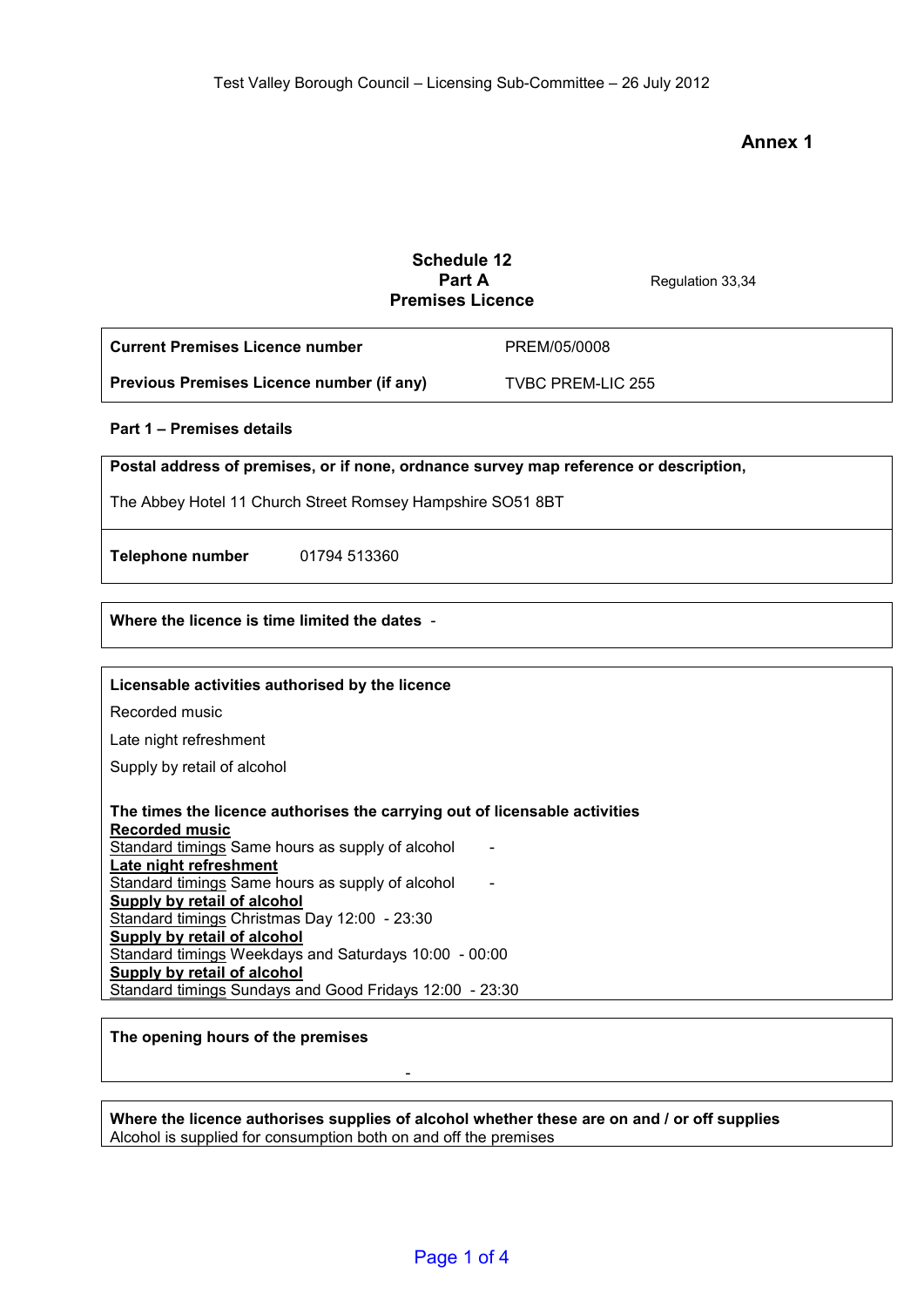# **Part 2**

#### **Name, (registered) address, telephone number and email (where relevant) of holder of premises licence**

Mr Jason Hammonds The Abbey Hotel 11 Church Street Romsey **Hampshire** SO51 8BT

# **Registered number of holder, for example company number, charity number (where applicable)**

**Name, address and telephone number of designated premises supervisor where the premises licence authorises for the supply of alcohol**  NAME REMOVED TO COMPLY WITH LICENSING ACT 2003 The Abbey Hotel 11 Church Street Romsey **Hampshire** SO51 8BT

#### **Personal licence number and issuing authority of personal licence held by designated premises supervisor where the premises licence authorises for the supply of alcohol**

Personal Licence Number: 2012/00902/0065EPEN Licensing Authority: Eastleigh Borough Council

This premises licence is issued by Test Valley Borough Council as licensing authority under part 3 of the Licensing Act 2003 and regulations made thereunder

Date licence originally granted 22nd day of November 2005 Date this licence printed 21 June 2012

Test Valley Borough Council Beech Hurst Weyhill Road Andover **Hampshire** SP10 3AJ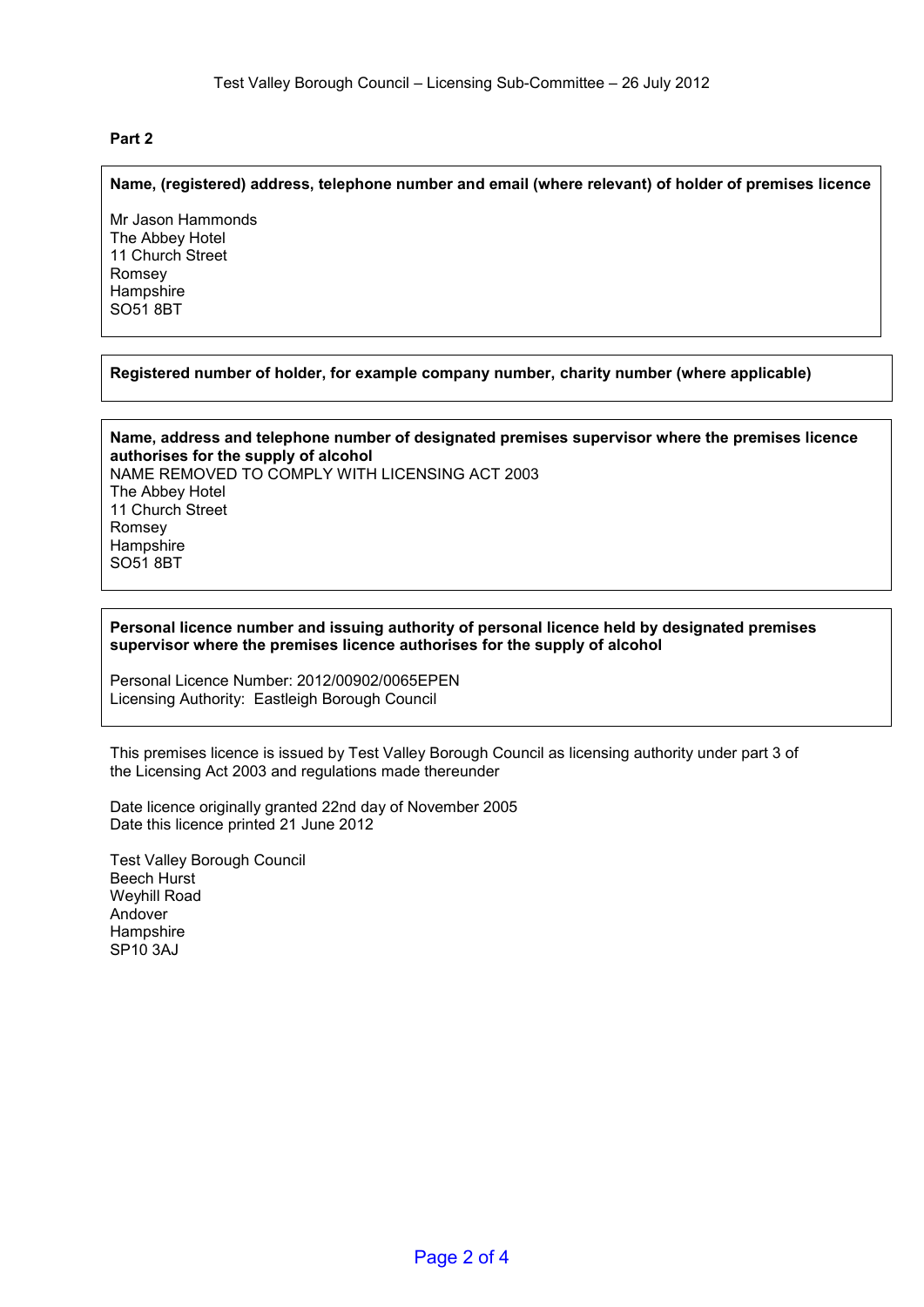# **Annex 1 – Mandatory Conditions**

 1 Types of Premises Type of Restriction Source

On-Licences Permitted Hours Licensing Act 1964 - S.59, 60, 63, 67A, 68, 70, 74, 76, LA 1964

Wording of Condition

Alcohol shall not be sold or supplied except during permitted hours. In this condition, permitted hours means:

a) On weekdays, other than Christmas Day, Good Friday or New Year's Eve, 10 a.m. to 11 p.m.

b) On Sundays, other than Christmas Day or New Year's Eve, 12 noon to 10.30 p.m.

c) On Good Friday, 12 noon to 10.30 p.m.

d) On Christmas Day, 12 noon to 3 p.m. and 7 p.m. to 10.30 pm.

e) On New Year's Eve, except on a Sunday, 11 a.m. to 11 p.m.

f ) On New Year's Eve on a Sunday, 12 noon to 10.30 p.m.

g) On New Year's Eve from the end of permitted hours on New Year's Eve to the start of permitted hours on the following day (or, if there are no permitted hours on the following day, midnight on 31st December).

The above restrictions do not prohibit:

a) During the first twenty minutes after the above hours the consumption of the alcohol on the premises;

b) During the first twenty minutes after the above hours, the taking of the alcohol from the premises unless the alcohol is supplied or taken in an open vessel;

c) During the first twenty minutes after the above hours the consumption of the alcohol on the premises by persons taking meals there if the alcohol was supplied for consumption as ancillary to the meals.

d) Consumption of the alcohol on the premises or the taking of sale or supply of alcohol to any person residing in the licensed premises;

e) The ordering of alcohol to be consumed off the premises, or the despatch by the vendor of the alcohol so ordered;

f) The sale of alcohol to a trader or club for the purposes of the trade or club;

g) The sale or supply of alcohol to any canteen or mess, being a canteen in which the sale or supply of alcohol is carried out under the authority of the Secretary of State or an authorised mess of members of Her Majesty's naval, military or air forces;

h) The taking of alcohol from the premises by a person residing there; or

i) The supply of alcohol for consumption on the premises to any private friends of a persons residing there who are bona fide entertained by him at his own expense, or the consumption of alcohol by persons so supplied; or

j) The supply of alcohol for consumption on the premises to persons employed there for the purposes of the business carried on by the holder of the licence, or the consumption of liquor so supplied, if the liquor is supplied at the expense of their employer or of the person carrying on or in charge of the business on the premises.

# 2 Additional Mandatory Conditions

1. (1) The responsible person shall take all reasonable steps to ensure that staff on relevant premises do not carry out, arrange or participate in any irresponsible promotions in relation to the premises. (2) In this paragraph, an irresponsible promotion means any one or more of the following activities, or substantially similar activities, carried on for the purpose of encouraging the sale or supply of alcohol for consumption on the premises in a manner which carries a significant risk of leading or contributing to crime and disorder, prejudice to public safety, public nuisance, or harm to children-

(a) games or other activities which require or encourage, or are designed to require or encourage, individuals to-

(i) drink a quantity of alcohol within a time limit (other than to drink alcohol sold or supplied on the premises before the cessation of the period in which the responsible person is authorised to sell or supply alcohol), or